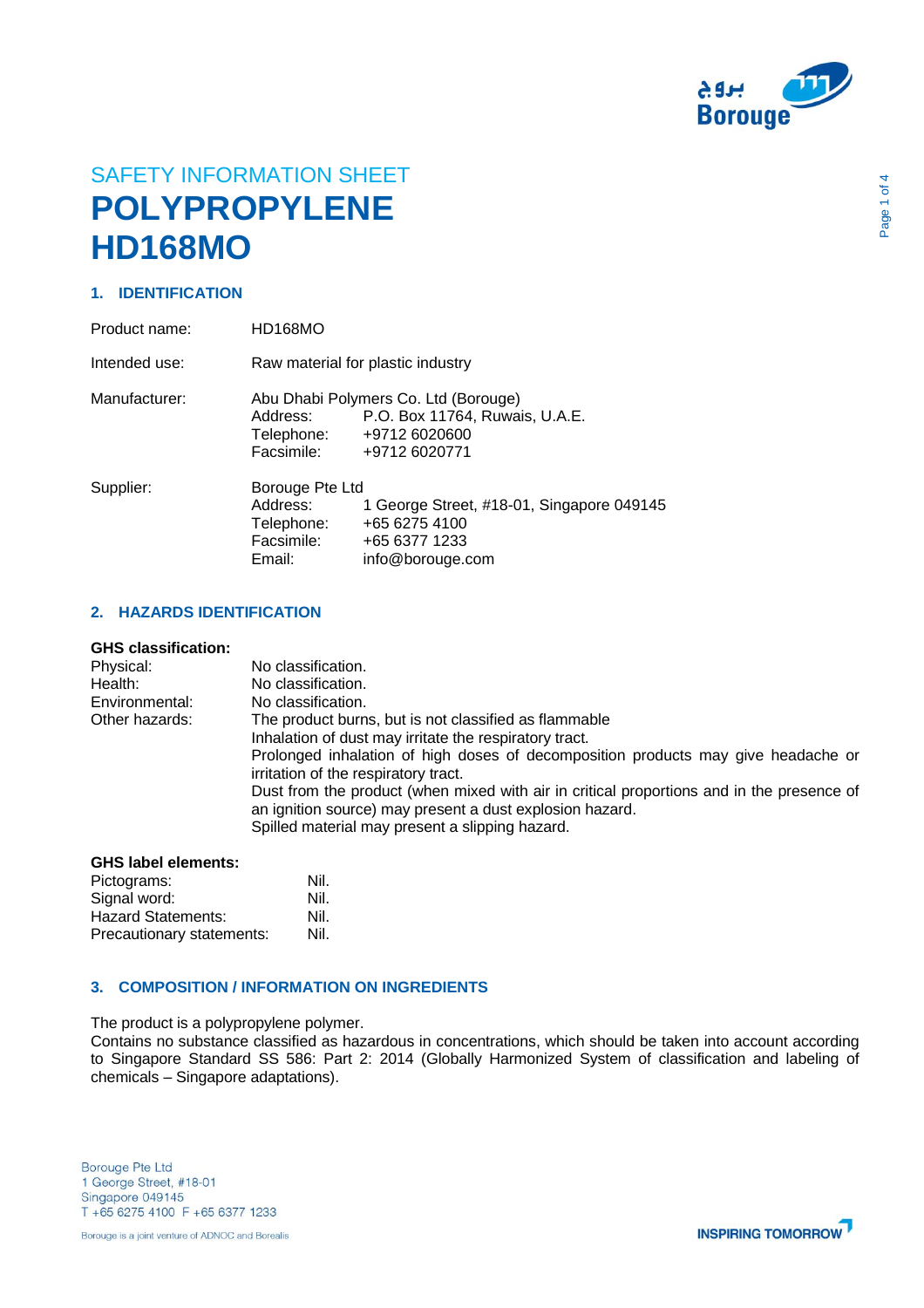

#### **4. FIRST AID MEASURES**

| Inhalation:   | If experiencing respiratory symptoms: Remove victim to fresh air and keep at rest in a<br>position comfortable for breathing. Get medical advice / attention. |
|---------------|---------------------------------------------------------------------------------------------------------------------------------------------------------------|
| Skin contact: | Cool molten product on skin with plenty of water. Do not remove solidified product.                                                                           |
| Eye contact:  | No specific instruction needed.                                                                                                                               |
| Ingestion:    | No specific instruction needed.                                                                                                                               |

#### **5. FIRE-FIGHTING MEASURES**

| Water in spread jet, dry chemicals, foam or Carbon Dioxide.                                                                                                    |
|----------------------------------------------------------------------------------------------------------------------------------------------------------------|
| Product will burn under fire conditions. Dust from the product (when<br>mixed with air in critical proportions and in the presence of an ignition              |
| source) may present a dust explosion hazard. Principal toxicant in the<br>smoke is Carbon Monoxide.                                                            |
| Fire fighters should wear self-contained breathing apparatus, boots,<br>gloves, goggles and full protective clothing. Extinguish from the upwind<br>direction. |
|                                                                                                                                                                |

## **6. ACCIDENTAL RELEASE MEASURES**

| Personal precautions, protective  | NO flames, NO sparks. Eliminate all sources of ignition.                  |
|-----------------------------------|---------------------------------------------------------------------------|
| equipment and emergency measures: | Avoid breathing dust. Use personal protective equipment as required.      |
|                                   | Refer to Section 8: Exposure Controls / Personal Protection.              |
| Methods for cleaning up:          | Suck or sweep up spill. All spill of material must be removed immediately |
|                                   | to prevent slipping accidents.                                            |

#### **7. HANDLING AND STORAGE**

- Handling: During processing and thermal treatment of the product, small amounts of volatile hydrocarbons may be released. Provide adequate ventilation. Local exhaust ventilation may be necessary. Avoid inhalation of dust and decomposition fumes. Dust from the product gives a potential risk for dust explosion. Avoid the formation or spread of dust in the atmosphere. Avoid the build-up of dust. Clean regularly. Ground / bond container and receiving equipment. Take precautionary measures against static discharge
- Storage: Safety aspects do not require any special precautions in terms of storage. The product should be stored in dry conditions and protected from UV-light. More information on storage can be found in Product Data Sheet (PDS) for this product.

#### **8. EXPOSURE CONTROLS / PERSONAL PROTECTION**

| Component       | <b>Basis</b>            |           | Control parameters / Occupational exposure limits |
|-----------------|-------------------------|-----------|---------------------------------------------------|
| Inhalable dust  | USA / ACGIH             | TLV-TWA:  | 10 mg/m $3$                                       |
|                 | <b>UK HSE EH40/2005</b> | 8 hr TWA: | 10 mg/m <sup>3</sup>                              |
| Respirable dust | USA / ACGIH             | TLV-TWA:  | 3 mg/m $3$                                        |
|                 | <b>UK HSE EH40/2005</b> | 8 hr TWA: | 4 mg/m <sup>3</sup>                               |

Engineering controls: Extraction to remove dust at its source. Provide adequate ventilation. Local exhaust ventilation may be necessary.

**Borouge Pte Ltd** 1 George Street, #18-01 Singapore 049145 T +65 6275 4100 F +65 6377 1233

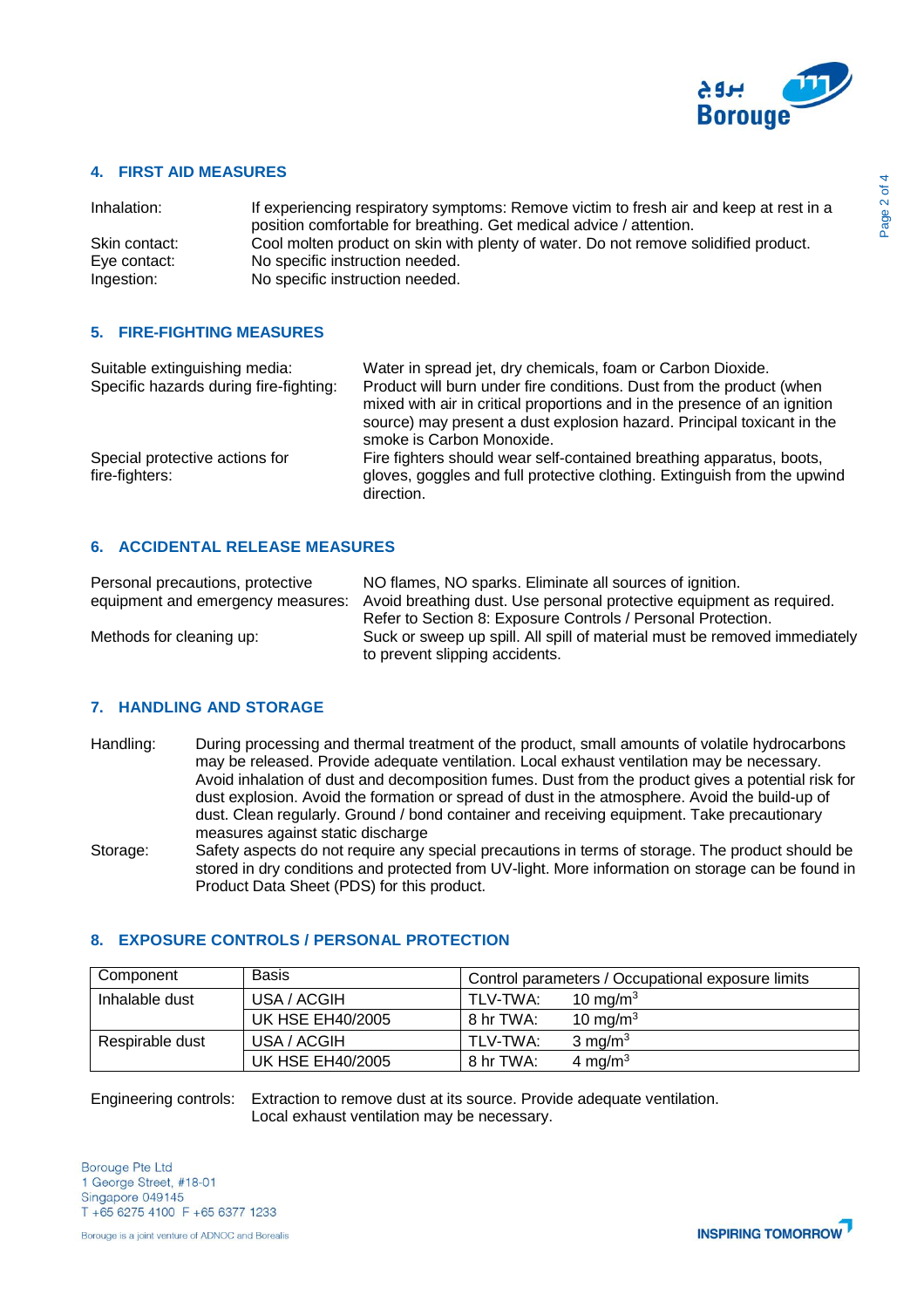

#### **9. PHYSICAL AND CHEMICAL PROPERTIES**

Appearance: Solid, pellet, natural color Melting point / range: 130-170°C Odour: Odourless Ignition temperature: >320°C<br>
Density: 0.9-1.0g/cm<sup>3</sup> Constanting Solubility in water: Insoluble i Density: 0.9-1.0g/cm<sup>3</sup> Solubility in water: Insoluble in water

### **10. STABILITY AND REACTIVITY**

| Chemical stability:     | The product is a stable thermoplastic.                                       |
|-------------------------|------------------------------------------------------------------------------|
| Reactivity:             | No chemical reactivity                                                       |
| Conditions to avoid:    | Dusty conditions, heat, open flame, spark, static electricity.               |
| Incompatible materials: | Nil.                                                                         |
|                         | Hazardous decomposition materials: On combustion releases: Oxides of Carbon. |

#### **11. TOXICOLOGICAL INFORMATION**

The product is not classified as a hazardous mixture according to Singapore Standard SS 586: Part 2: 2014 (Globally Harmonized System of classification and labeling of chemicals – Singapore adaptations). However, inhalation of dust may irritate the respiratory tract. Prolonged inhalation of high doses of decomposition products may give headache or irritation of the respiratory tract.

#### **12. ECOLOGICAL INFORMATION**

The product is not classified as hazardous to the environment according to Singapore Standard SS 586: Part 2: 2014 (Globally Harmonized System of classification and labeling of chemicals – Singapore adaptations).

# **13. DISPOSAL CONSIDERATIONS**

Reuse or recycle if not contaminated. The product may be safely used as fuel. Proper combustion does not require any special flue gas control. Check with local regulations.

#### **14. TRANSPORT INFORMATION**

| Land (RID / ADR): | Not regulated. |
|-------------------|----------------|
| Sea (IMO / IMDG): | Not regulated. |
| Air (ICAO-IATA):  | Not regulated. |